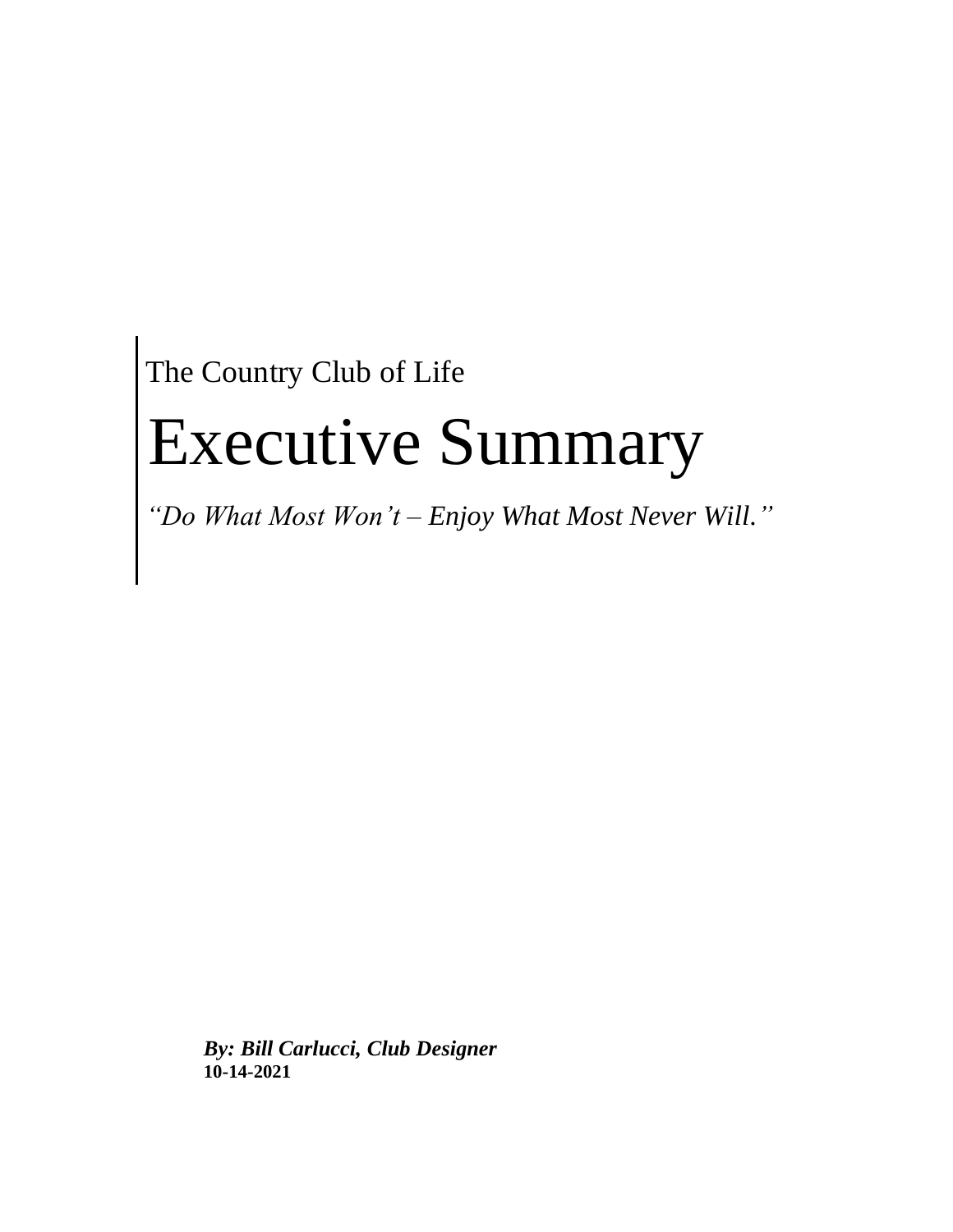**DISCLAIMER:** We used the great game of golf to support our coaching. Why? Golf is played exactly the way the great game of life should be played. Golf is played with rigorous honesty, and when there's an infraction, the golfer calls it on themselves. Our coaching demands playing life straight down the middle and flirting with the out-of-bounds lines are not permitted. Our coaching platform has been named "The Country Club of Life" and will improve the lives of golfers and non-golfers alike if our students commit to doing the things most won't.

The Country Club of Life (here-in-after referred to as "The CC of Life") is a virtual life coaching and training system. It is holistic training bent on the development of the "Whole" person. The system is a Tried, Proven, and Custom-developed testing into our students' lives', Physically, Emotionally, Spiritually, Intellectually, Financially, and Socially. **Our coaching techniques and methods are rooted in the belief in Intelligent Design**. Why? With over 30 years of clinical observation, trial, and research, we have observed that determining *"Whose"* we are will be critical to eventually discovering *"Who"* we are – and accepting the limitations of our discovery. *"Who"* we are and being anything one makes their minds to be are typically the goals of most coaching techniques. Our research, trials, and findings strongly rebuke that approach. It is only through determining where we came from that we can determine where we're going. It is only through the acceptance of our character defects and limitations that we can develop a successful focused, workable, and closely monitored game plan for our students. However, we do not reject and do not attempt to change the findings and opinions of contrarians. We operate solely from a position of attraction - *not promotion or opposition*. Experience has shown us many want what we offer, making it unnecessary to debate the pundits**.**

# **THE CC OF LIFE DOES NOT SUGGEST THAT THE SYSTEM WILL GUARANTEE SUCCESS. WE CAN ONLY SUGGEST OUR STUDENTS SUBSCRIBE TO OUR MOTTO.** *" DO WHAT MOST WON'T – ENJOY WHAT MOST NEVER WILL"*

**A CLUB WITHOUT REAL ESTATE:** The Country Club of Life is registered with the United States Golf Association, **USGA**, as a "Club Without Real Estate." The CC of Life is listed in the **USGA**'s directory with clubs throughout the U.S. The United States Golf Association, **USGA**, is an organization of 8,000 clubs, courses, and qualified practice facilities serving all golfers as the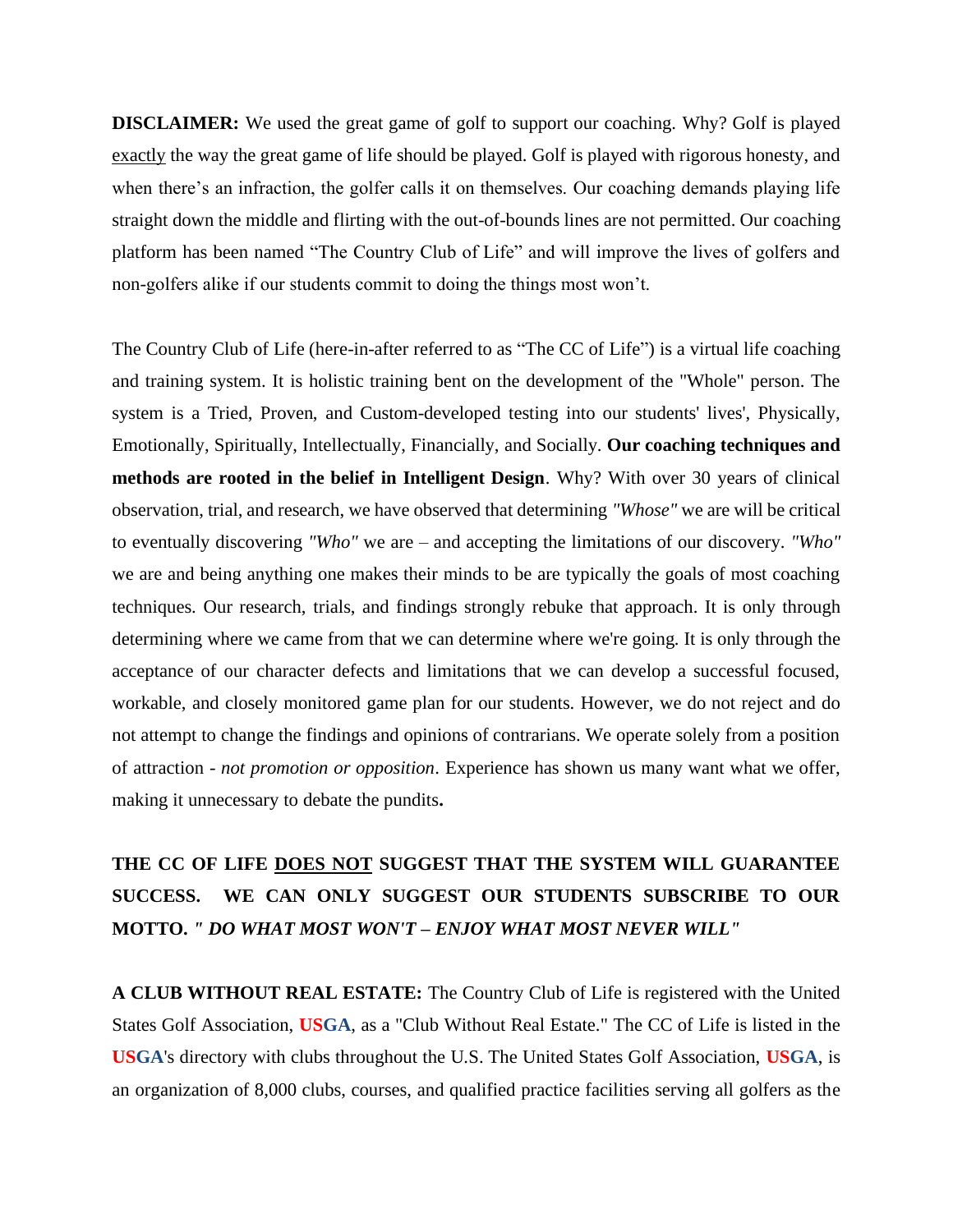national governing body for the game. A **USGA** club membership supports the work of the **USGA** and provides information and materials to enhance your golf program. To be eligible for **USGA** Club Membership, the club, course, or qualified practice facility must fit into one of three distinct categories: Golf Course, Club Without Real Estate, or Training Facility. New members must also agree to its provisions of the **USGA [By-Laws](http://www.usga.org/content/usga/home-page/member-clubs/club-membership-by-laws.html)**.

#### **Our Motto**

"Do What Most Won't – Enjoy What Most Never Will."

#### **Our Goal**

Our goal is to coach and train our students in a way where "attitude meets ability."

#### **Our Purpose**

Our purpose is to find the "key-log" that has our students stuck and lead them to find "I.T."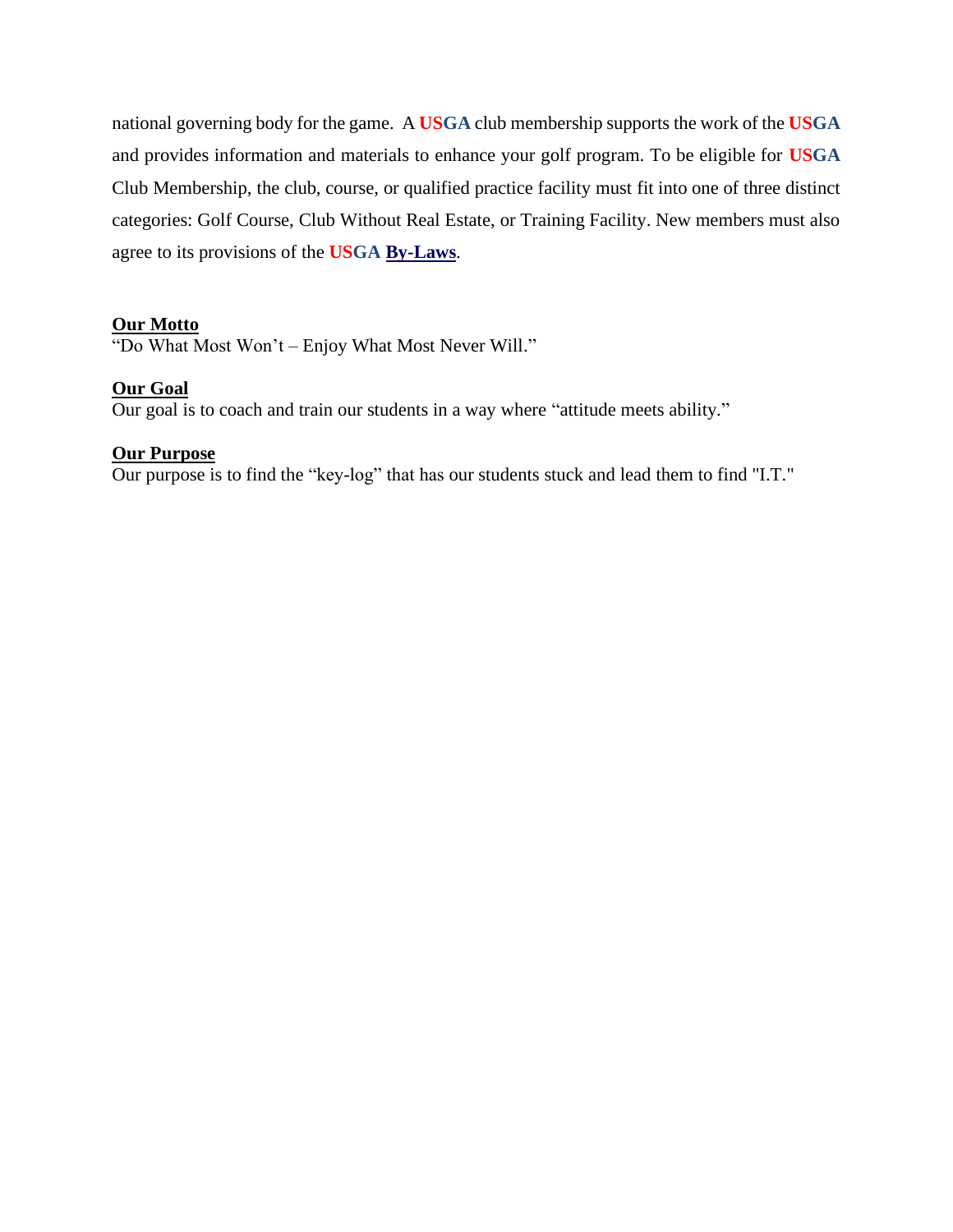#### **Executive Summary**

#### **Introduction**

Is A Champion in life, business, or sport Born or Made? Without a doubt, this is a question that, if solved, would have a blank check attached to it.

What is it inside of Jack Nicklaus, for instance, that caused him to not only make a crucial putt but the ball first stops on the lip of the cup, turning so slowly the camera can read the name on it, giving the crowd the perfect timing to build into a dramatic deafening roar before the ball curls into the hole? Or Michael Jordan not just making the winning shot at the buzzer but the ball circles the rim before going through the net for the win? Or Derek Jeter throws the runner out at first, but he bobbles the ball and still makes the play - while lying on his back?

In sport, they are said to have **"IT"** For our purposes here at The Country Club of Life, **"IT"** stands for "**I**ntercessory **T**riumph." "**I.T."** comes from *"Doing What Most Won't."* From not just using God-given talents and gifts but keeping them purposed through a mastery of the basics. **I.T.**  comes from doing everything, whether in word or deed, by serving something greater than ourselves and playing the game of life, "Straight Down the Middle," never flirting with the OB Lines. **I.T.** shapes a Rhythm to the Game of Life few have.

Possessing **I.T.,** however, was nothing new to Christ. Matthew 7:13 quotes Christ as he lays out part of our game plan. Coach Jesus told us, and I paraphrase, *"Enter through the narrow gate. For wide is the gate, and broad is the fairway that leads to failure, and many enter through it. But small is the gate and narrow the fairway that leads to victory but, only a few find - IT."*

At The Country Club of Life, we coach and train golfers and non-golfers alike how to identify their one true authentic swing, *"the swing they were born with."* **Our goal is to coach and train our students in a way where "attitude meets ability**."

Perhaps you're one of those or know someone who had a God-given ability and today are known as that person who threw it all away or, as some may say, "just plain blew it." No one just plain blows it. Something holds them back, which discourages them or causes them to just plain self-sabotage themselves. We refer to that as their "key-log." **Our purpose is to find the "keylog" that has our students stuck and lead them to find "I.T."**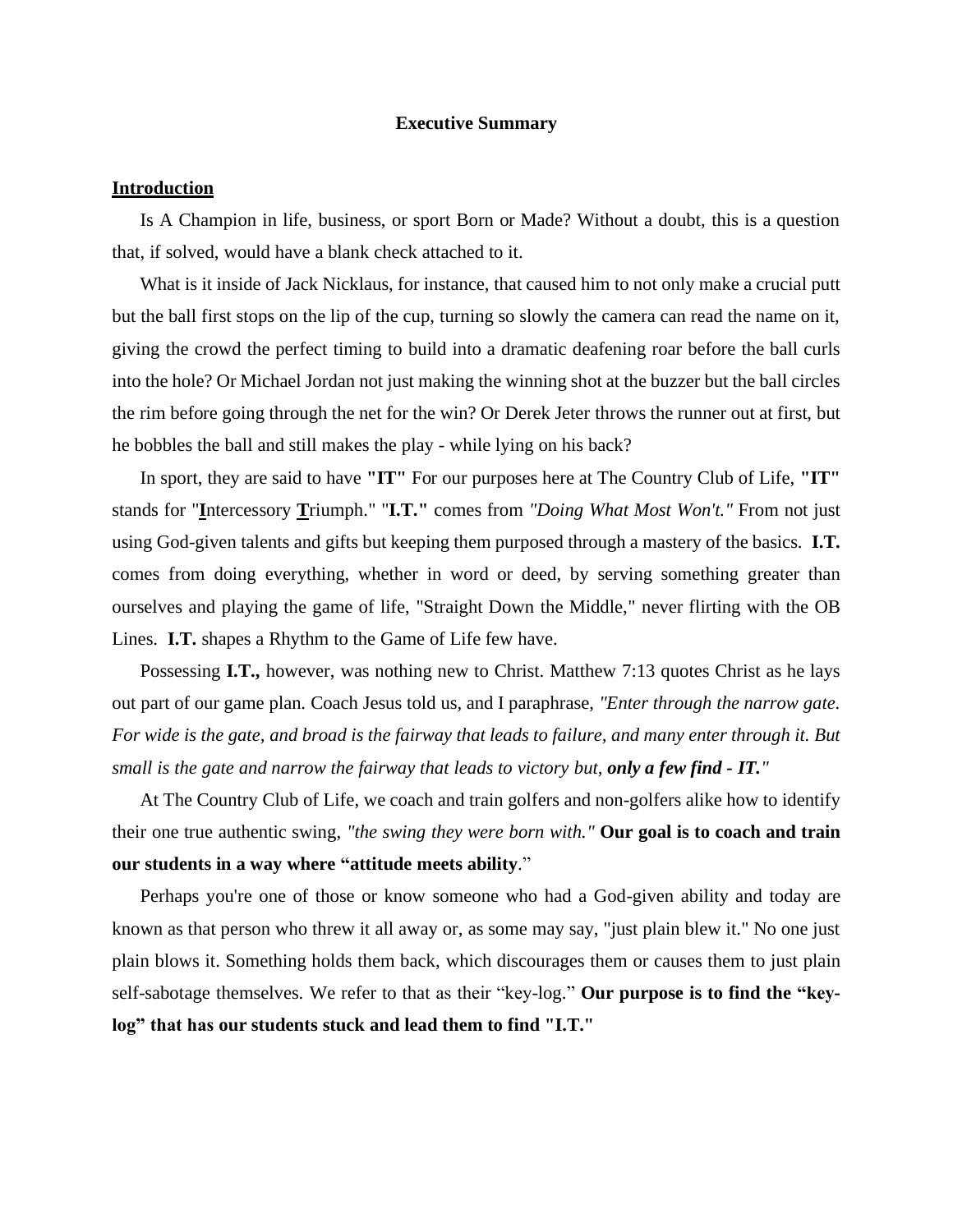We especially enjoy training adults who the world has robbed of their swing and those who have forgotten what their swings were even like. We do this for others at The CC of Life by sharing our experience, strength, and hope in the abundant life that has been freed up inside us.

Notably, we have a passion for our youth. Interestingly we live at a time where youth from all socioeconomic backgrounds seem to have spent their formative years being fostered or enabled to some degree by academia. As a result, they were alienated from families who many of these youth felt abandoned them. The problem was, we as parents never saw it since we were on a mission for "more." Today these youth are being used as "programmed pawns" motivated by anger and the illusions society cleverly installed into their "heart drives."

We can help these kids find *"the swings they was born with."* We probe carefully to find then begin freeing their *"key-log"* so that we can get a purposeful rhythm flowing. We look for a common denominator that lights a spark in them. As their abilities are fine-tuned, we coach them by shaping a gracious attitude that gives them "Game." **We define "Game" as "Attitude Meets Ability!"**

Our motto, *"If You Do What Most Won't - You Will Enjoy What Most Never Will,"* has held tried and true in the success of our students for the last twenty-plus years. Combine our motto with incurable gratitude, and our students are packed with a powerful one-two punch for success.

#### **Training System Production to be Done by Single Moms and Youth**

For many years, it has been said we, as a community outreach do too many things. We discovered that was the opinion of those who had a reputation of being critical of just about everything. It's easy to have all the answers from the sideline.

We have always looked at our outreach efforts from the macro view. With monetary and volunteer support being lean, we subscribed to the belief, "less has to be more." When we discover a need, we would put it in God's hands and see if we could meet the need. We worked hard – real hard.

For instance, while speaking at a Divorce Recovery Workshop, I heard a blaring concern from many single moms in attendance. They had been out of the workforce for a decade or more. While very capable, they knew they were not up to speed with today's technology. Due to my financial services and business background, I saw the situation as an at-home income opportunity and a way to return to the workforce at a comfortable pace.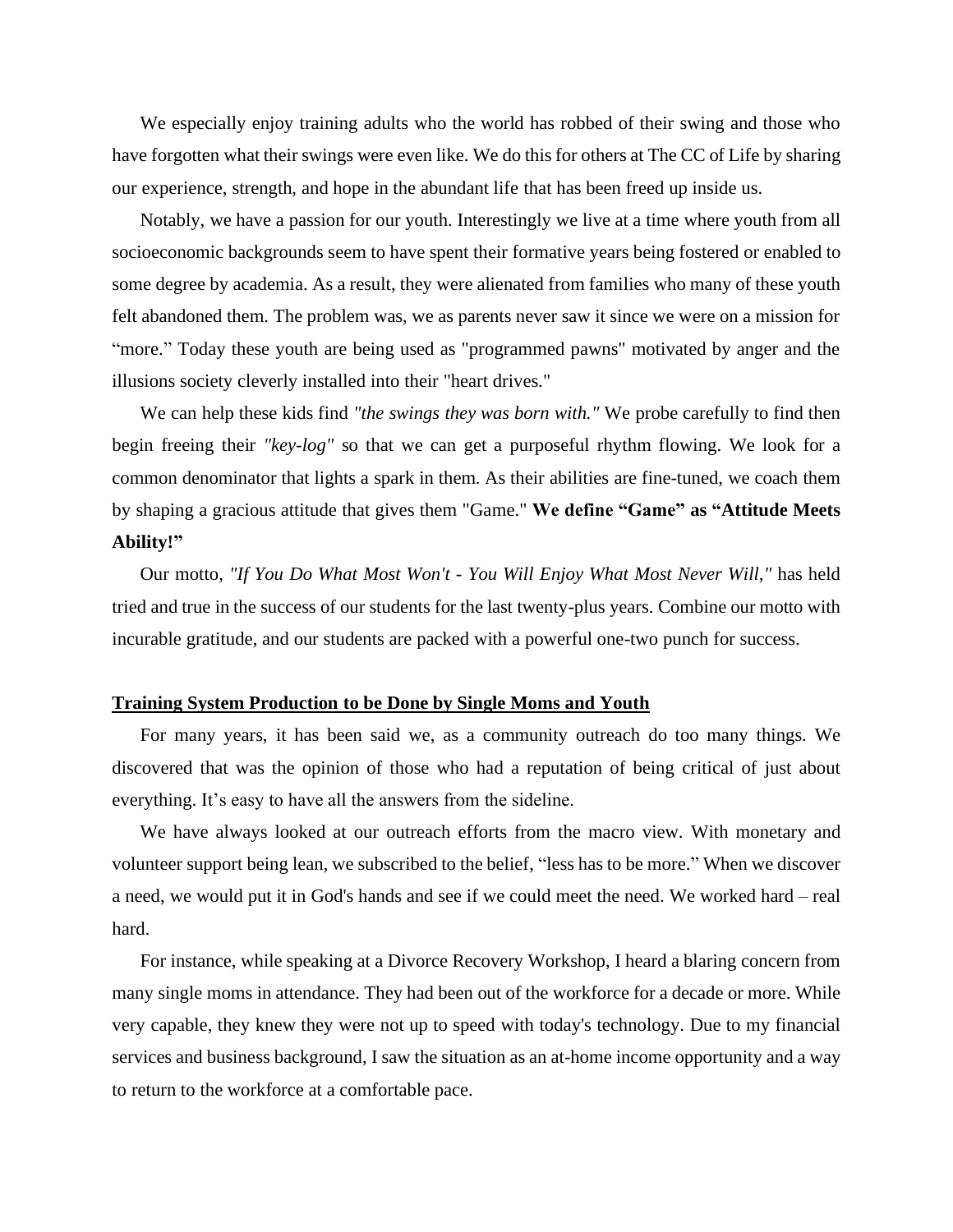During the C.A.R.S. (Community and **A**uto Repairmen Service)<sup>1</sup> outreach, we began training single moms for the workplace thanks to professional women who volunteered to help. Resumes were fine-tuned, and we then collaborated with Dress for Success to assist our moms with proper business attire for the interview process.

Should The Country Club of Life reach the potential I feel is possible, we will be keeping it in the family by creating business opportunities for single moms and those in our youth training to handle the various production phases. We are really excited about this part of the outreach.

#### **The Problem**

*"Yep... Inside each and every one of us is one true authentic swing... Somethin' we was born with... Somethin' that's ours and ours alone... Somethin' that can't be taught to ya or learned... Somethin' that got to be remembered... Over time the world can, rob us of that swing... It get buried inside us under all our wouldas and couldas and shouldas... Some folk even forget what their swing was like..."* Those are memorable words of Bagger Vance from the movie [The Legend of Bagger Vance].

Tragically, hopelessness among adults and youth has been rising across all socioeconomic sectors over the last decade. This hopelessness, combined with the onset of the COVID-19 virus and its deceitful manipulated aftereffects, and its "game on" as our inner games are being tested to their limit. These times are when our "one true authentic swing" must show up and respond to the heat. Our basics must be sound. We must know what works for us and be mindful of the strongholds that can bring us down. These are the times when our grip on life must be relaxed yet firm. Times when our focus must be immovable.

This is when we must play life as it lies, confident we can execute the approach called for. Let's look at more of Bagger's wisdom. *"Ain't a soul on this entire earth ain't got a burden to carry he don't understand, you ain't alone in that. Enough! Time to go on, lay it down."* Coach Paul the Apostle said it this way, and again I paraphrase from Philippians 3:13&14*. "Brothers and sisters, I do not consider myself yet to have taken hold of it. But one thing I do: I forget what I got on the* 

<sup>1</sup> **COMMUNITY and AUTOMOTIVE REPAIRMEN SERVICING, C.A.R.S.** is an automotive outreach to the local community serving single moms in three areas…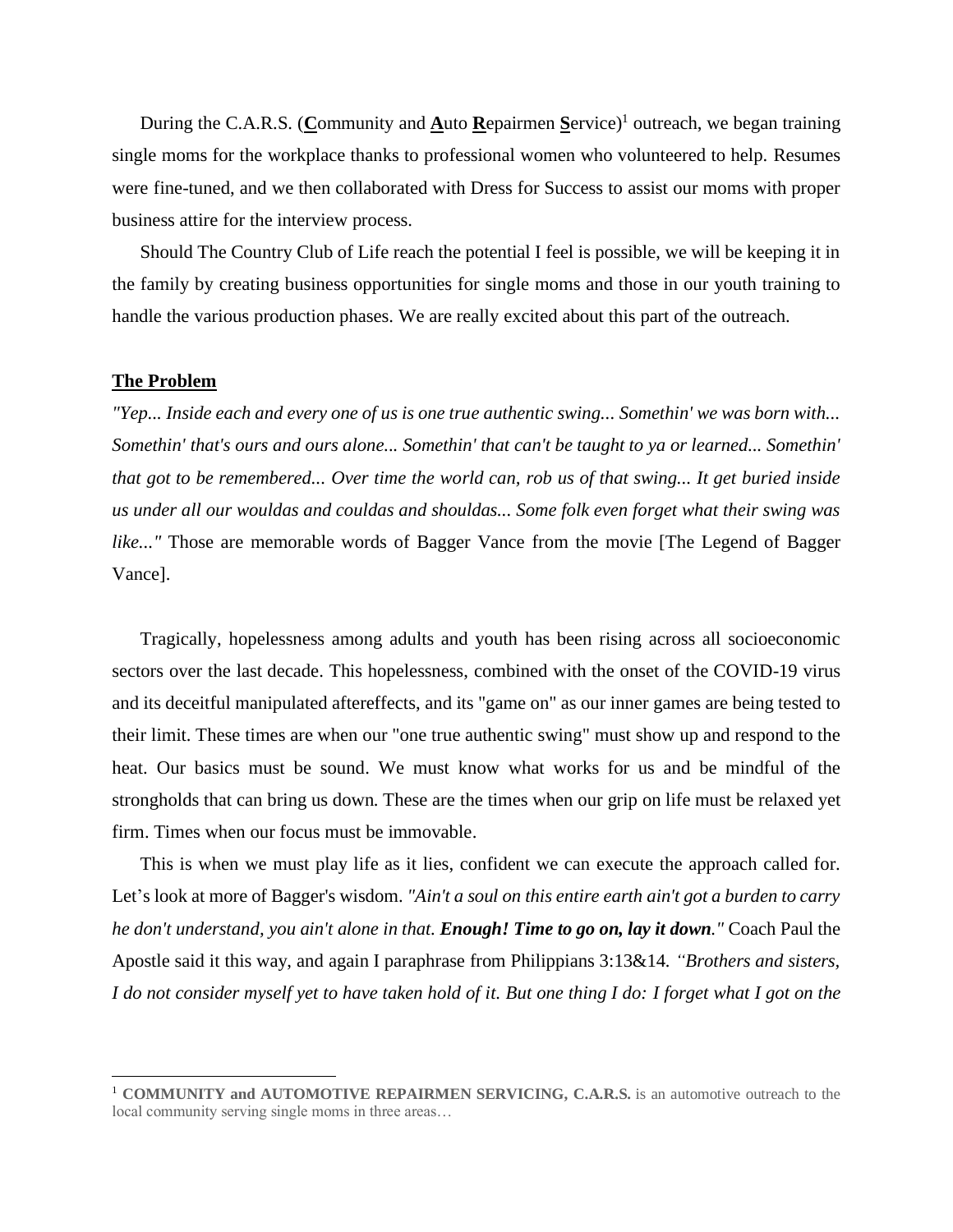*last hole and focus toward what is ahead as I press on toward the goal to win the prize for which God has called me heavenward in Christ Jesus."*

The catechism defines sin as *"separation from God."* It's this separation we have identified as The KNOW Sin Zone. What was it Satan said to Adam and Eve? *"Surely you will not die. For God knows when you eat of the Tree of Knowledge, you will be like God" (and control good and evil as need be)<sup>2</sup>* .

While pondering and writing, I, too, began questioning. For instance, why is it children do wrong innately and must be taught right from wrong? Why do children have a special something such as; a blanket, a special toy, etc., that goes everywhere with them. As we age, the blanket and the special toy turn into other things that fill our innate separation? Instead, we over-work, buy expensive toys, use intellectual arrogance as a weapon against others. We hold on to justified resentments and use legal and illegal substances and many other useless vices that are innate coverups for our broken human conditions in an unconscious effort to fill the void between our Creator and ourselves. To coin a phrase, *"It's not the crime but the cover-up."* We covered up at the creation when we were exposed, and we innately continued living fraudulent covered-up lives right up to the present.

The proof of our blindness and enslavement to earthly treasures lies in the naive certainty that we often display when we serve God on Sunday and mammon Monday through Saturday and that God will accept this as if we can work out a compromise. Another way of putting it is, we use the Bible for guidance and the Wall Street Journal for direction. However, Jesus said, "*You cannot serve both God and mammon."* What Jesus is saying is that these are absolutes. **There is no means between two opposites**. If the material outlook controls us, then we are godless, even though we talk about God all the time. I know many among us would decry what we call *"atheistic materialism,"* but what Jesus says is that there is something even worse. It is materialism that thinks it is godly! In the letter to the church at Laodicea, he reminded them of this, *"They were lukewarm,"* Jesus said, *"neither hot nor cold."* They were saying, *"We are rich and increased with goods and need nothing,"* and Jesus said, *"You do not know that you are wretched, pitiable, poor, blind, and naked."* That is the materialism that thinks that it is godly.

If you've seen the movie A Christmas Carol, Ebenezer Scrooge was visited by three ghosts, the first being "The Ghost of Christmas Past – His Past." When Scrooge asks the spirit why it

<sup>2</sup> Paraphrased from Genesis 3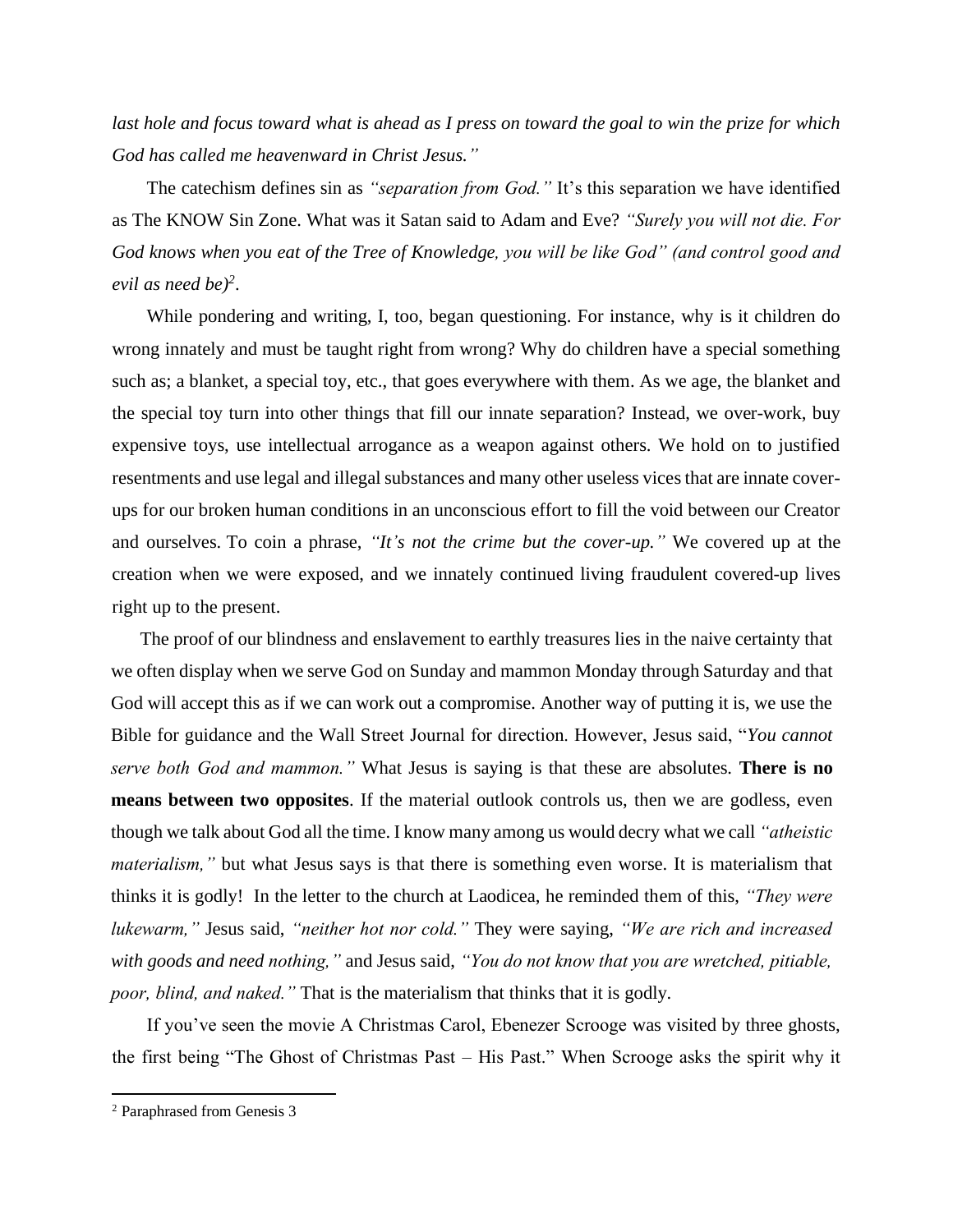haunts him, it tells him it is for his reclamation. The most profound thing the ghost tells Scrooge is, *"I have come to save you from – Your-SELF*. Scrooge had become "his own worst enemy."

Those living in The *"KNOW"* Sin zone are on a high when life deals them a winning hand. Then there are those times when they are ready to fold. The KNOW Sin Zone is where those who flirt with the out-of-bounds lines of life reside, trying to have it both ways. They live with the gnawing feeling that *"Something"* is missing while deceiving themselves into believing they are *entitled* to "*more"* of the good life. They crowd their lives with noise and toys in their desperate attempt to fill their separation from God to satisfy their innate need for *"Wholeness,"* not *"Holy-ness."* Their enslavement to *"Knowledge"* and *"Reason"* traps them into a downward spiral of quiet desperation, chronic un-fulfillment, blame, unhappiness, and the killer, guilt and shame. Underneath it all is a deep-seated fear and anxiety deceptively disguised as selfprotective confidence as they desperately try to hide from who they really are. As the saying goes, *"Mirror, Mirror on the wall, the Mirror isn't on the wall at all. The reflection I see comes deep from within me."*

*"Reason and Rationalization"* are secondary tumors that have metastasized from the primary tumor *"KNOWLEDGE"* described as "sure death." As a simple guy, I find it interesting how many of those in The KNOW Sin Zone believe the Bible is outdated. Yet, at creation, the Lord God forbid us to eat of just one thing- "*The Tree of KNOWLEDGE,"* and today, we overdose on it. The problem is *"Reason and Rationalization"* slowly breaks us down and sucks the life out of us. Suppose it goes undiagnosed *and accepted,* the antidote – Jesus Christ. A life rooted in Christ surrenders *"Reason and Rationalization"* daily as we live in a state of humble remission. A life rooted in Jesus Christ doesn't mean one needs to be a fanatic of sorts, and it certainly doesn't mean a man needs to surrender his masculinity. A life in Christ looks very similar to the reverence a golfer holds for the game. They play with uncompromising honesty and commitment and wellfounded humility unmatched by any other sport.

Like those who seek the total and complete satisfaction of serving God while enjoying all the pleasures of the world find them wandering aimlessly in **The KNOW Sin Zone,** they continue trying one thing after another seeking the *"Something"* that is missing in their lives which they have never put a face on. They can be dying inside, yet on the outside, they appear to "have it all." We call this "The Fernando Lamas Syndrome." This syndrome takes hold when someone would much rather *"look marvelous rather than feel marvelous,"* a phrase made notable by Llamas.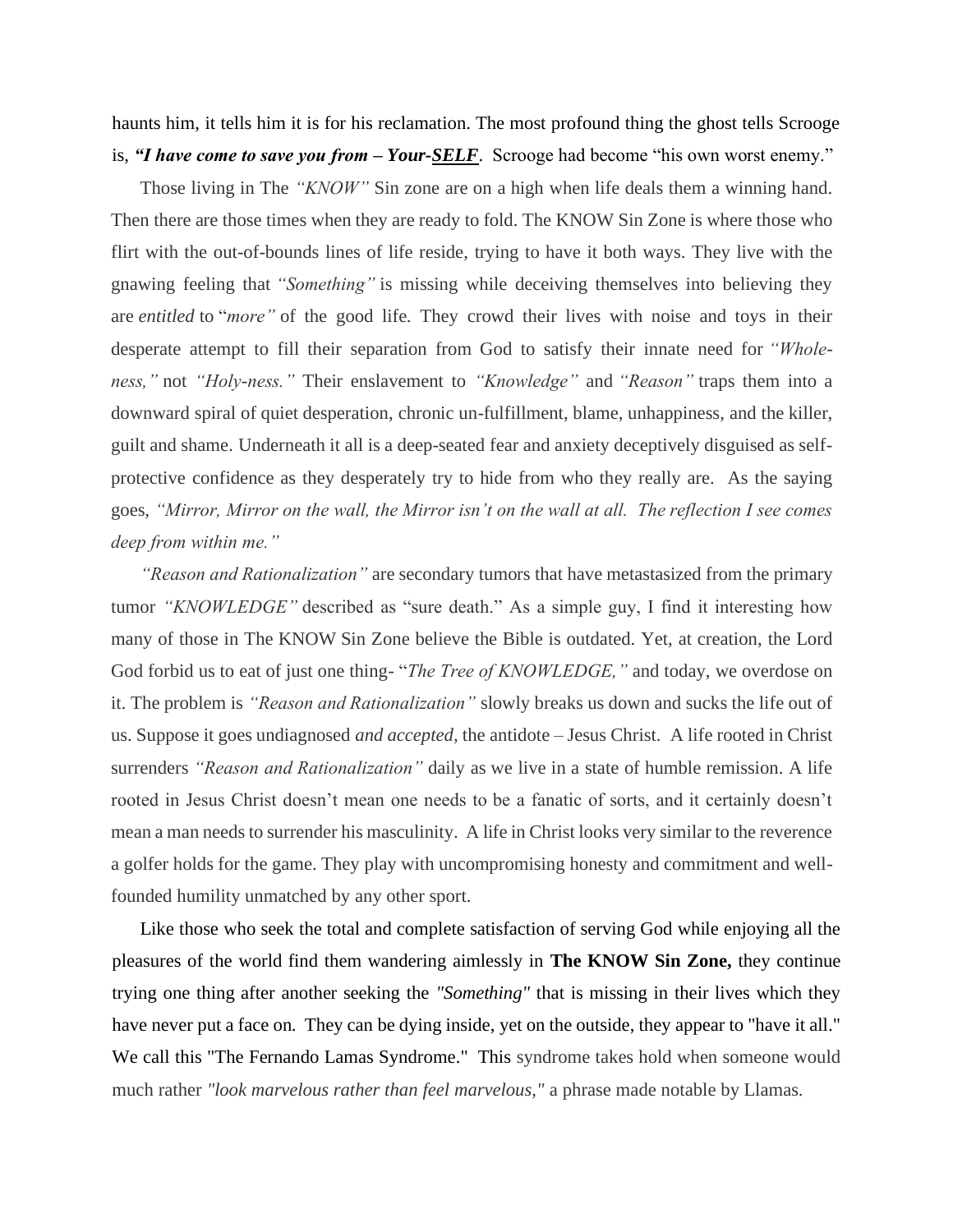**Putting God first means you must be prepared to stand apart from the world**. You cannot always turn to the world and expect all the rewards that life has to offer. If you are trying sincerely to serve God, you will have other and greater rewards than the world offers. **It means one has found the courage and has dug deep into their being and has faced and now "KNOWS" the glaring character dependencies that push them into their dependent behaviors, which afforded them comfort and dominance in their fraudulent kingdoms**. This "God-knowledge" is the freeing knowledge given to us by Christ on the cross. It leads one to a humble, gracious, credible, and authentic life.

"Upon discovering they are clinging to strongholds that they will not let go, they must sincerely ask God to help them to be willing to let those go. They cannot divide their lives into compartments keeping some for themselves and some for God. They must give it ALL to God, saying*, My Creator, I am now willing that you should have all of me, good and bad. I pray that you now remove from me every single defect of character which stands in the way of my usefulness to You and others."* <sup>3</sup>

The laws of nature cannot be changed - they must be obeyed. No exceptions will be made in any case. **We either submit to the laws of nature, or they will eventually break us**. To quote Bagger Vance, *"Rhythm of the game like the rhythm of life."* When this happens and depending on our current condition, we will either accept our brokenness or impose it on others in an attempt to break them, deepening our cover-up by keeping the focus away from ourselves. Those who are so enslaved in self-will cowardly impose their brokenness on others.

These are primarily people who are constitutionally incapable of being honest since their fraudulent lifestyles have become their desperate attempt at survival. However, as they continue their cover-up and continue to break the laws of honesty, purity, unselfishness, and love, they will eventually spiral down to the point of no return, abandoned, angry, bitter, and alone. Like the laws of nature, the moral and spiritual laws of God are unbreakable without some disaster. If we are dishonest, impure, selfish, and unloving, we will not be living according to The Spirit's laws. Eventually, we will suffer the consequences, and the more intellectually arrogant one is, the harder they are doomed to fall. **No one beats the rhythm of this life since the laws of nature respect no one who lives in their breach**.

<sup>3</sup> Quoted from the book, "Alcoholics Anonymous" more commonly referred to as "The Big Book." **–Hazelden Foundation**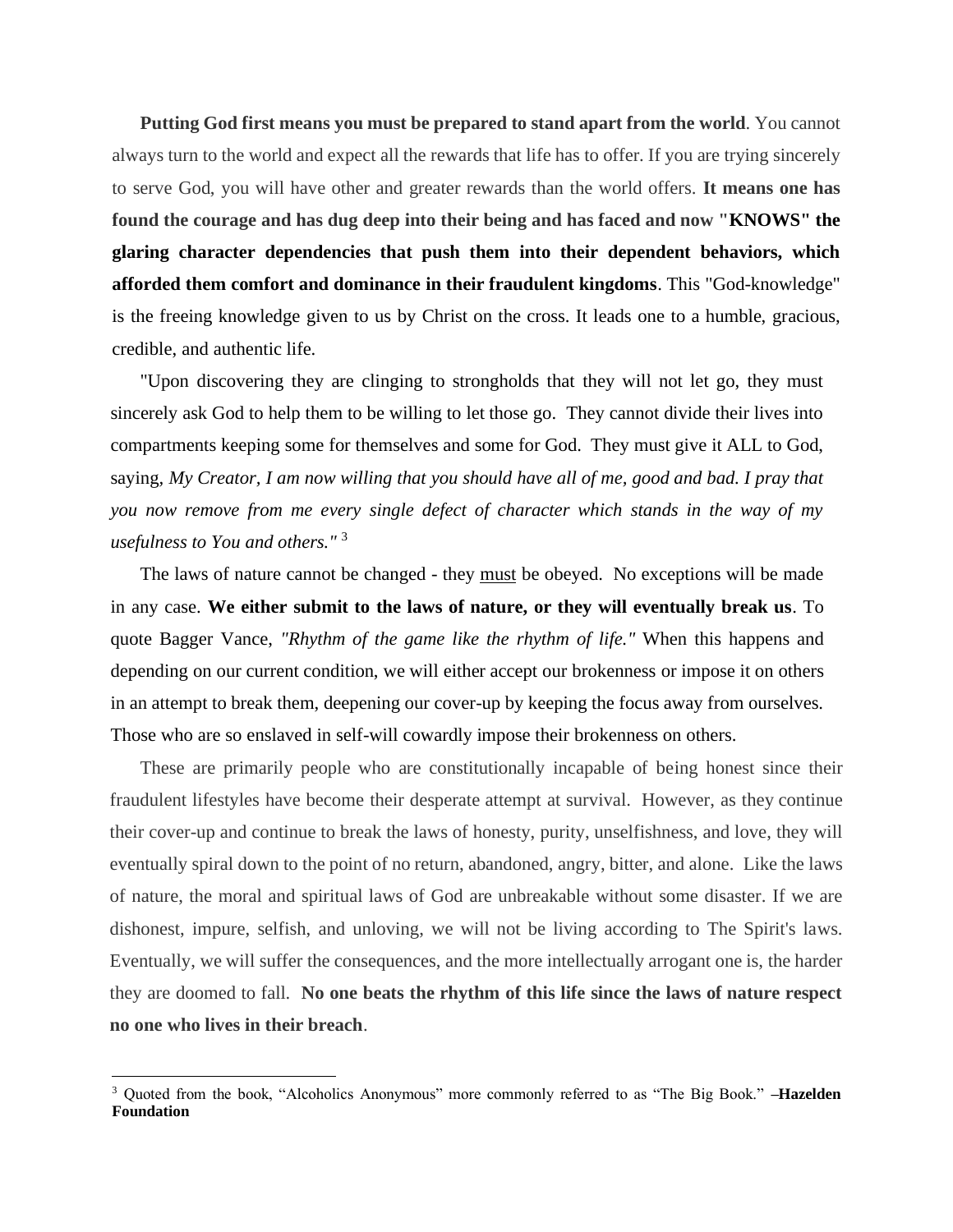The pain eventually becomes so chronic that we find ourselves suffering physically, emotionally, spiritually, socially, and financially. Those who achieved financial success tend to suffer more intensely from those who find themselves in poverty. Financial success typically was a form of their power and usually the way they controlled and manipulated others. Their life's intellectual component now becomes their bankruptcy, leaving them insufficiently funded bottomless in the depths of **The KNOW Sin Zone**.

Rigorously identifying one's character defects and the various salves used to cover up these defects is how one can hope to narrow the gap between God's design for humanity and individual humanness. Once these defects are identified, the best we can hope for is a consciously repentant self that keeps us on notice that we are flawed and humbly aware that we would be living in eternal abandon without the person on Jesus Christ.

#### **The Recommended Solution**

People rarely fail when they are committed to doing the things most won't to "Keeping It Simple" and Maintaining the Basics. Those who fail cannot or will not completely give themselves to this simple training. Usually, they are those who are constitutionally incapable or fearful of being rigorously honest with themselves. There are such unfortunates! They are not at fault; they seem to have been born that way. They are naturally incapable of developing and committing to a manner of living that demands rigorous honesty. This defect of their character makes their chances of living abundantly less than average. Then there are those, who are disadvantaged, but many of them do find the abundant life we seek if they let go and dare to hear the sound of the silence lurking inside them and live with strict accountability.

Our stories disclose the experiences that gave us strength which shaped us with the Hope we have today. If a person has made the commitment and is willing to go the distance to succeed, they are ready for our training. Unfortunately, this is where most balk. They go with an easier, softer way – their way. However, the result will be nil until they let go completely. We strongly encourage all who join this club to do so fearlessly and with an unshakeable commitment from the very start.

It's been interesting when talking to numerous amounts of people who say they have no faith *– "but would like to."* Hmm! *"But would like to!"* Identifying the *"Key-log"* blocking you from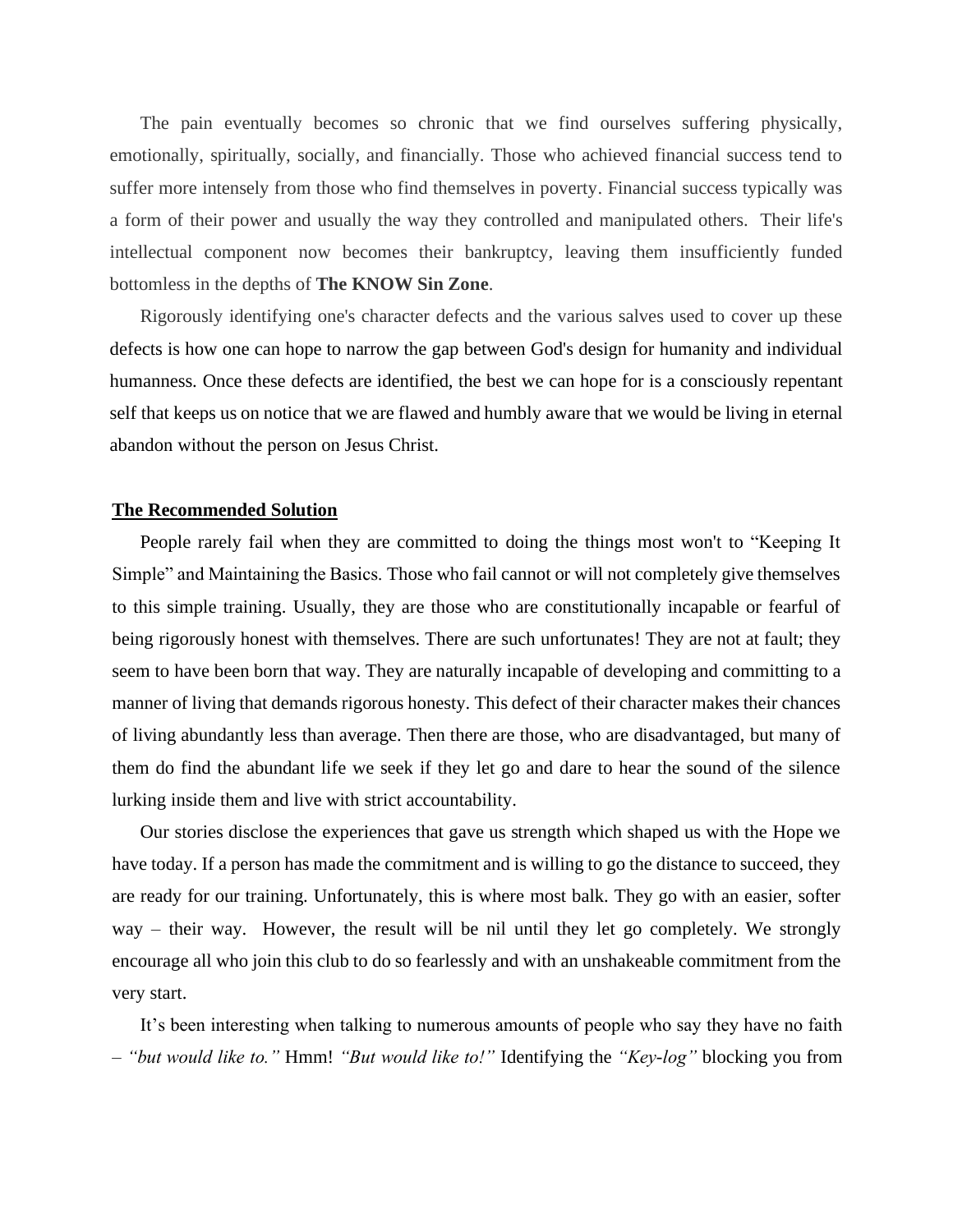entering into a faith relationship and living your life in **G**ood **O**rderly **D**irection can be found by investigating your relationship with the most dominant person in your life growing up

Observation has shown those who grew up with a dominant parent or guardian seem to put that person's face on God and want nothing to do with it. Then some have been disenfranchised by organized religion, and their belief went into storage. Finally, intellectually arrogant people overdose on the Tree of Knowledge; they are typically immersed in themselves and live with a deep-seated and obstinate anger/fear, making it nearly impossible to reach them. Their chances are nil unless they can find the courage to Let Go.

#### **The Training Process**

Following is The KNOW Sin Zone Training Process. It's not for sissies! Champions do the things most won't – they stick to the task – and they enjoy what most never will. They KNOW that *"In the Burn-in – Comes the Learn-in."*

#### **Discovery Stage**

- "Whose" are you? Are you a creation of "Intelligent Design," or have you evolved due to scientific progression?
- "What" do you believe?
- "Why" do you believe what you believe?
- "Who" you are?
- "What" is your purpose?
- Life Balance
- Identify Those Strongholds and Temporal Substances That Have A Grip On You.
- Re-Capture Your Time
- Numerous additional life and golf coaching assessments are available to conduct a thorough and complete evaluation.

### *"Find Your Game"*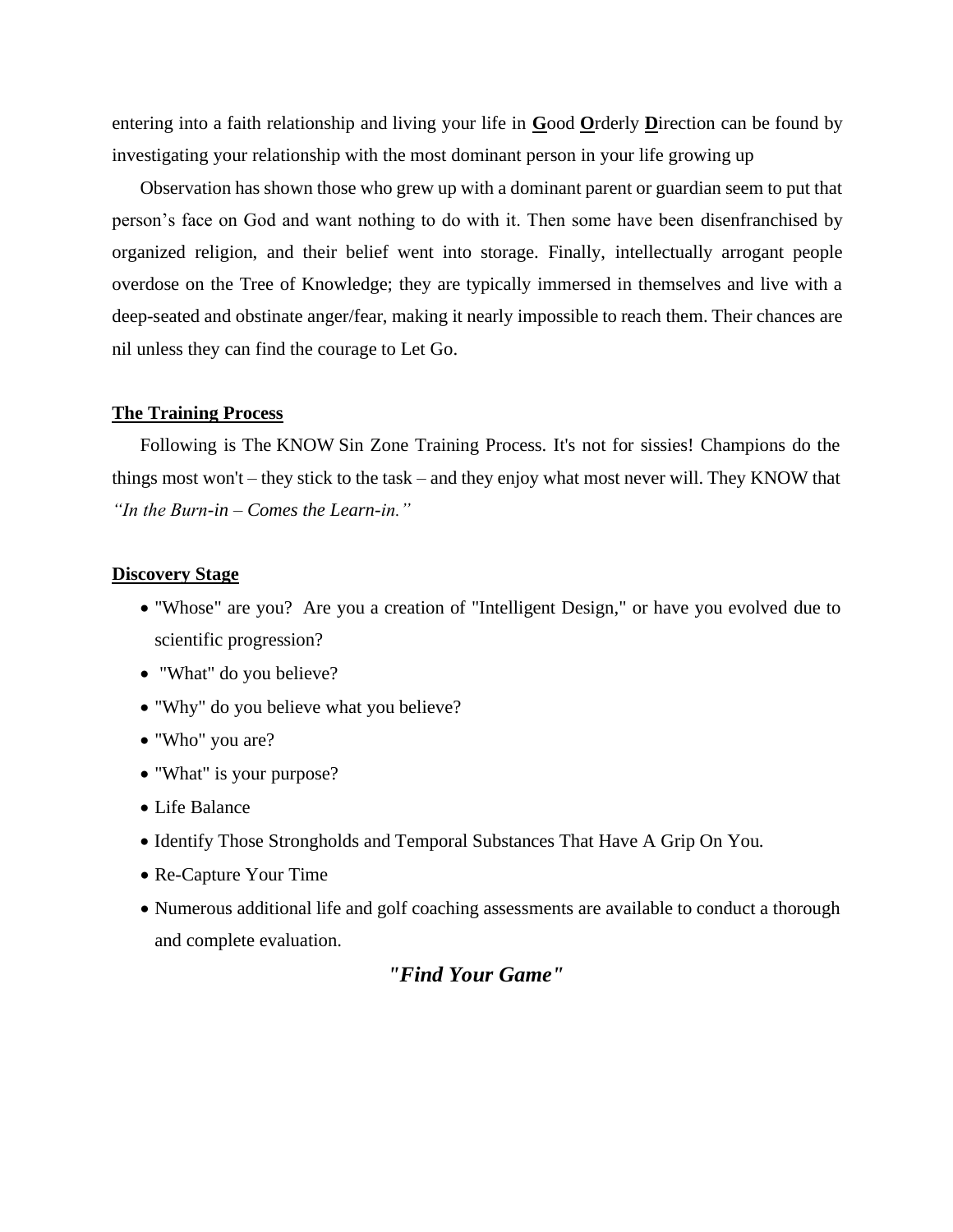#### **Application Stage**

- The Hard Reset
- The Amends Process
- Another Person (Of the same sex) Will Be KEY To Your Success
- Admit, Accept, Commit, Focus
- Game Plan Development

#### *"Do What Most Won't"*

#### **Maintenance Stage**

#### • **Life Is A Game That CANNOT Be Won – JUST PLAYED!**

**Rule 1:** You Can't Keep What You Now Have If You Don't Continually Give It Away. **Rule 2:** Develop a *Realistic* & *Sound* Maintenance Regimen with Your Accountability. **Rule 3:** Practice Using The Clubs Regularly. **Rule 4:** Apply the Psychology. **Rule 5:** NEVER play life alone. Accountability is a MUST.

#### • **Spiritual Warfare – The Armor of God**

**Step 1:** Know Your Enemy / Competitor. **Step 2:** Know Your Commander / Leader. **Step 3:** Know Yourself. **Step 4:** The Battlefield of the Mind. **Step 5:** Taking the Fight to the Enemy.

#### • **Daily Warm-Up**

Today is Here - Empty The Tank!

#### • **Daily Wrap-Up**

**"**Today well-played makes every yesterday a dream of happiness *and tomorrow a vision of hope."*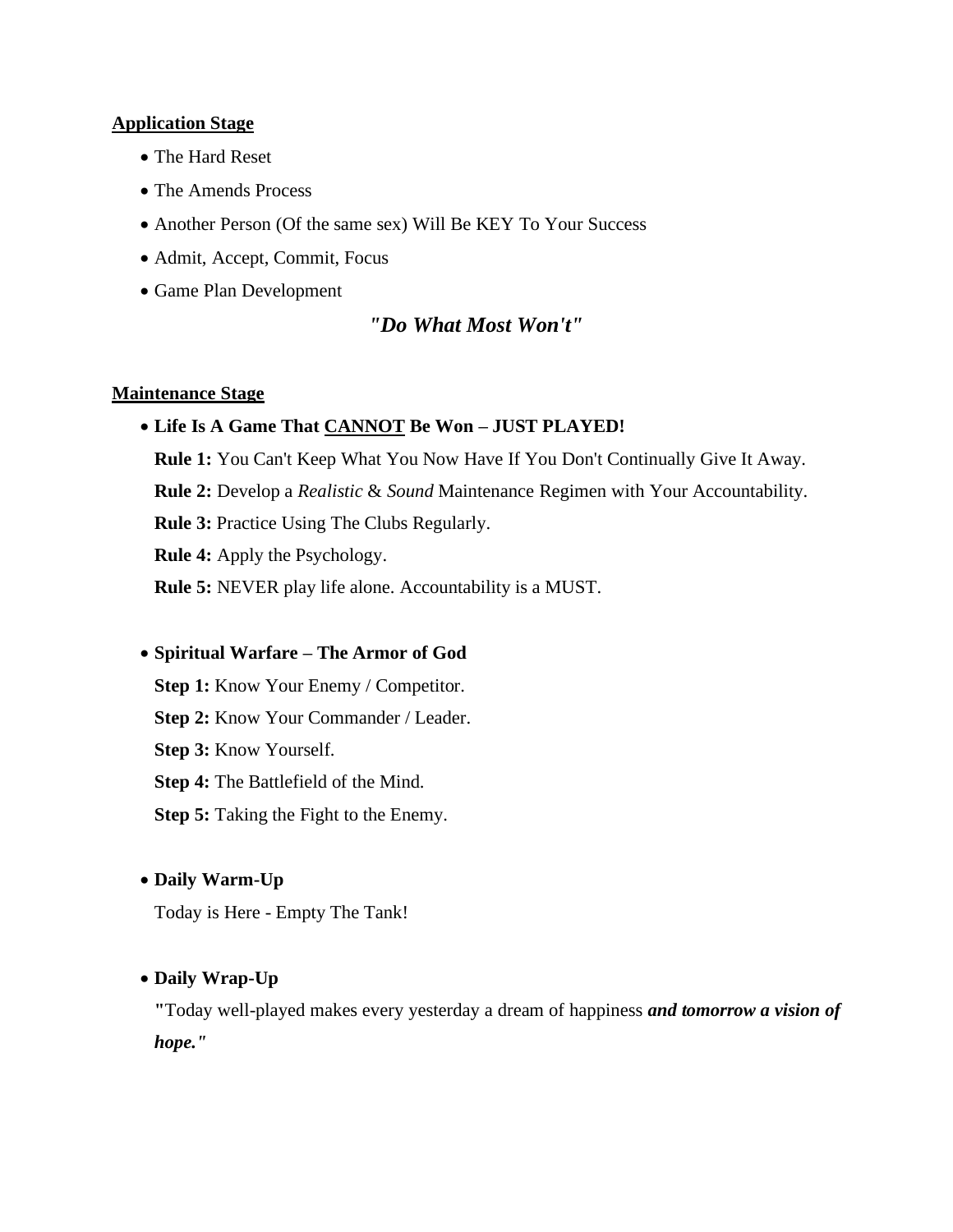#### **Disciplines to "KEEPING IT GREEN!"**

- Begin each day with God planning your tasks in a **G**ood **O**rderly **D**irection.
- Make a searching and fearless inventory daily. Practice eliminating the more venial character defects and temporal substances and blocking those that are more mortal, decreasing your margin for error
- Accept that you are powerless over your character defects and temporal substances daily.
- Make contact with your accountability at the start of your day and make contact as needed.
- Maintain your rhythm to life by determining then accepting what works for you us you *"play your game"* under all circumstances.
- You also maintain your winning rhythm by living a balanced life.
- Reach out to others through your character defects and temporal substances daily.
- Inconvenience yourself regularly to demonstrate your powerlessness.
- BUILD YOUR GRATITUDE LIST daily no matter what your circumstances are, keeping your spiritual reflexes sharply tuned.
- Increase your conscious contact with God, living a life of credibility and authenticity **not fanaticism.**
- **KEEP IT SIMPLE!**

# *"Enjoy What Most Never Will"*

#### **The Solution's Value**

- Those who follow our training methods and stick to them will know a new freedom and joyfulness. Our training may actually set them back; however, if they stick to the task in front of them, they will advance far beyond anything they could ever hope.
- They will not regret the past nor wish to shut the door on it. Instead, their experience will bring strength and hope to others, which is the cornerstone to maintaining our new freedom.
- Serenity and peace will be understood because they have come to accept God's will, and their experience has shown the future has a way of taking care of things providing life is played smack down the middle.
- Moping and self-pity will disappear as bondage to self disappears.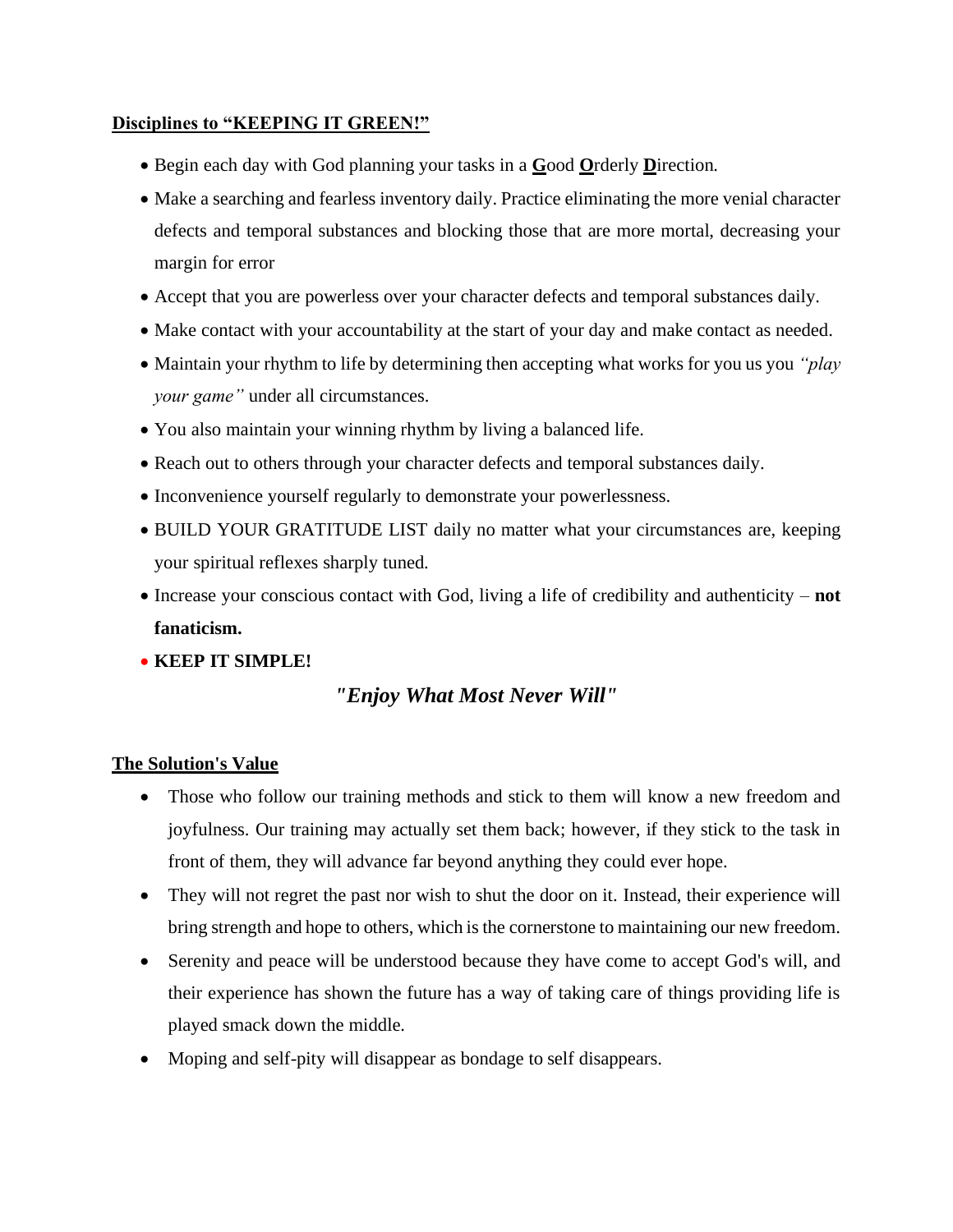- Their attitude and outlook on life will change due to the incurable gracious perspective they now live with.
- Fear of being intimidated and economic insecurity will leave since their purpose in life is clear.
- Procrastination will cease as they will intuitively know how to handle situations that used to baffle them.
- It will become evident that only God could be doing the things they could never get done for themselves.

**"Truth!" That's the secret,** a*"rigorous honesty"* and total acceptance of responsibility for their actions, past, present, and future, topped off with an immovable surrender to the God of their understanding. They begin genuinely *"living"* life rather than *"doing"* life through the spiritual reflexes they've shaped, which causes them to *respond to* rather than *react to* life.

#### **Conclusion**

Since becoming Consulting Director in 1996, I have ministered from the macro view. The great game of golf has been a highly effective door-opener into the "whole" person. Several hours on a golf course observing another person has a way of building trust – or not. It's an in-depth look into a person's character and disposition. A criticism we have received has been that we "try to do too much." Fact is, if inside us is one true authentic swing, then many parts of that swing can cause a life to stray from its Target. Over the years, we have earned the trust of many, some of whom we have never met. Our tips and other forms of coaching have opened opportunities worldwide, which we now hope to be in a position to build on.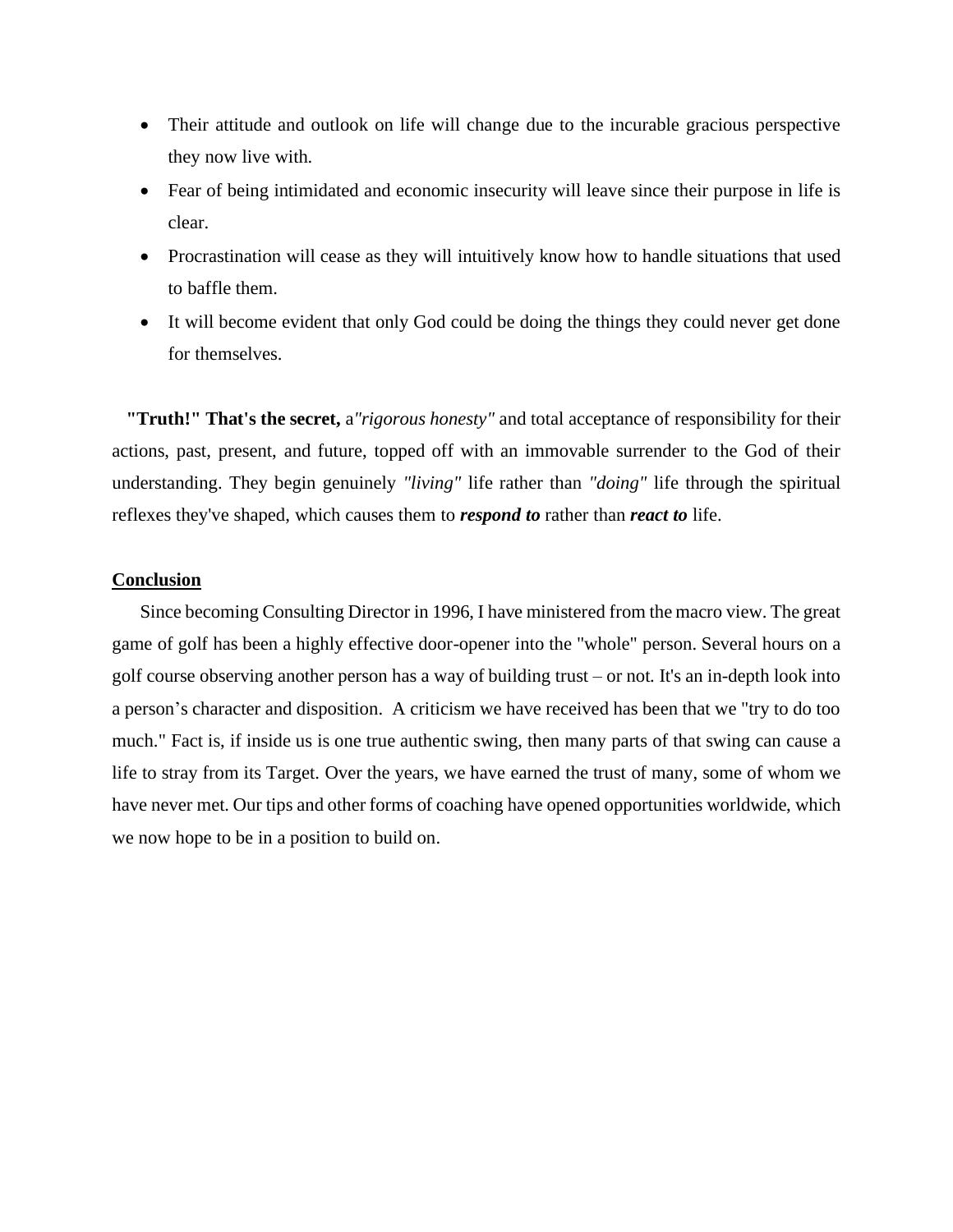#### **The Market**

According to the National Golf Foundation, nearly 25 million people played golf on a golf course in the United States in 2020. That's around 8 percent of the total population of the U.S., which is a pretty large number, all things considered. Following is some additional demographic information about these 25 million people who played golf on a course in 2020.

- Around 77 percent are male, leaving female golfers to make up only a little more than 22 percent
- A little over 3 million of these people are junior golfers.
- Three million of these people are new golfers, playing on a golf course for the first time (a record-breaking number of new players).
- Almost 6 million players are young people, the age group of 18-34-year-olds.

Younger players are slowly starting to grow within the sport, but they have yet to overtake the older demographic on the course. However, they make up a considerable percentage of participation in off-course golf training facilities such as indoor golf simulators, driving ranges, and golf entertainment areas. While in recent years the popularity of golf among younger people has grown, the majority of players are still older. The median age in the U.S. is 54, continuing to draw in an older crowd.

A standard drive for a male tour pro is 291 yards, while the average golfer comes in at 235 yards. For most golfers, their favorite golf major to watch on television is the Masters, with the U.S. Open, the British Open, and the PGA Championship following in that order. Popular golf news sites that many golfers enjoy are The Golf Channel, Golf Business News, and Golf Digest.

#### **COVID and Golf**

Amid uncertain times, golf has enjoyed a resurgence in play in 2020, particularly during the summer months. Its momentum is worth celebrating and presents a unique opportunity for the game.

In a recent industry message, National Golf Foundation's CEO Joe Beditz not only discussed the surge in rounds but addressed the importance of sustaining this interest in play and retaining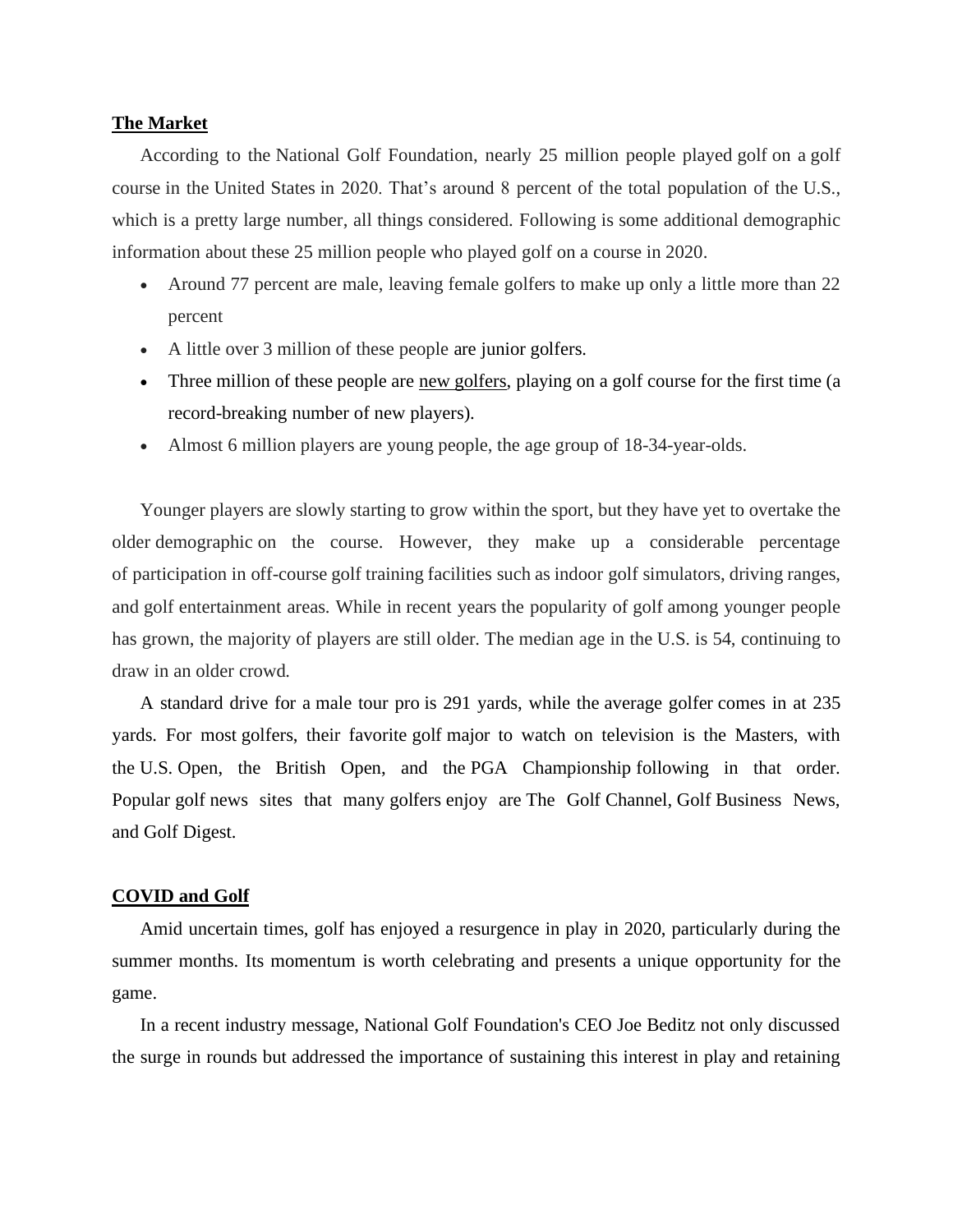both new golfers and those who have returned to the game after an extended hiatus. Following are some rather interesting stats.

- 501.8 million rounds of golf were played at U.S. courses in 2020, **up more than 60 million rounds over 2019.**
- Seventeen million non-golfers who were "very interested" in playing golf now were **up 10% over 2019**.
- Three million beginner golfers, a record number, hit courses in 2020.
- U.S. golf retail sales topped \$1 BILLION in the third quarter of 2020.

While figures may lie and liars figure as the expression goes, if you are a veteran golfer and tried to get starting time in 2020, you know these stats are accurate.